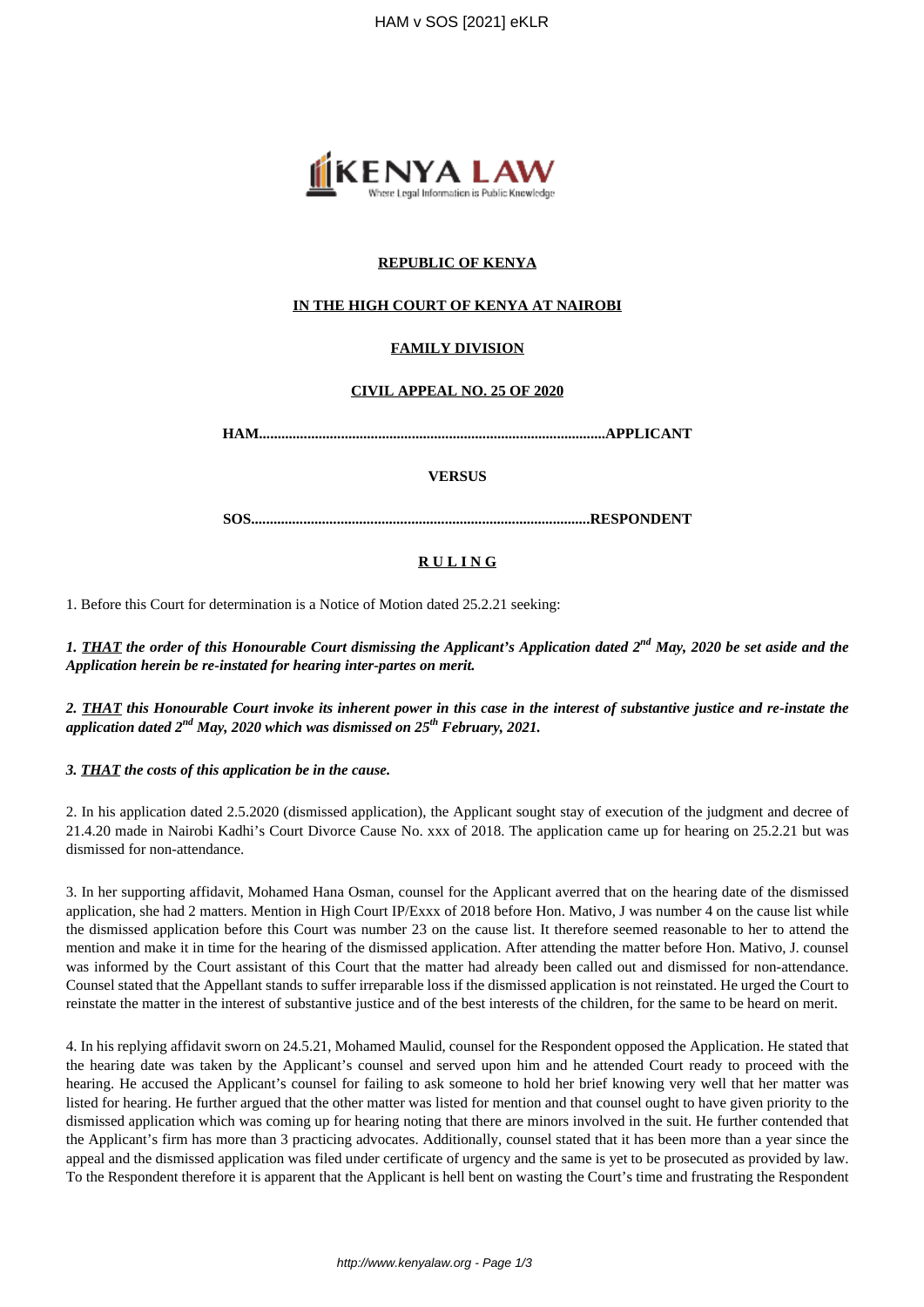from enjoying the fruit of her judgment which was made for the benefit and interests of the minors. He urged the Court to dismiss the Application with costs and order the Applicant to set down the appeal for hearing forthwith.

5. In his supplementary affidavit sworn on 25.5.21 counsel for the Applicant reiterated her earlier averments. The dismissed application was coming up for the first hearing and she was ready to proceed and was in the Court precincts. She denied delaying the hearing of the application. taking into consideration that the prayers sought touch on the aspect of maintenance of minor children. Counsel further attributed the delay in getting a hearing date to a problem in allocation of case numbers when the dismissed application was filed in May, 2020. The case number allocated to this matter previously was H.C.F.A. xx of 2020 which had been allocated to another matter with different parties and that after numerous correspondence with the family division Registry they were able to get a new case number in September, 2020. That this matter on 8.10.20 came before Justice Dulu and thereafter on 25.2.21. Counsel further stated that mistakes of counsel should not be visited upon their clients. Counsel urged the Court to grant the Applicant an opportunity to prosecute the dismissed application in the interests of substantive justice as enshrined in Article 159 of the Constitution.

6. I have given due consideration to the parties' respective positions as deposed and submitted. Order 12 Rule 7 of the Civil Procedure Rules under which the Application is brought provides:

## *"Where under this Order judgment has been entered or the suit has been dismissed, the court, on application, may set aside or vary the judgment or order upon such terms as may be just".*

7. The Orders sought are discretionary. I am inclined to accept Ms. Mohamed's explanation that by the time she was done with the mention before Hon. Mativo, J, the dismissed application had been called out and dismissed for non-attendance. The Court notes that this was the first time the application had been set down for hearing. From the averments and submissions of the Applicant's counsel, it is quite clear that this was not a case of deliberate failure to attend Court but a miscalculation by counsel of time between the 2 matters.

8. Should the door of justice be closed to the Applicant for the mistake of counsel" I think not. In this regard, I am guided by the holding in Belinda Murai & Others - v- Amos Wainaina (1978) LLR 2782 (CALL) where Madan, JA (as he then was) stated:

*A mistake is a mistake. It is no less a mistake because it is unfortunate slip. It is no less pardonable because it is committed by senior counsel. Though in the case of Junior counsel the court might feel compassionate more readily. A blunder on a point of law can be a mistake. The door of justice is not closed because a mistake has been made by a lawyer of experience who ought to know better. The court may not condone it but it ought certainly to do whatever is necessary to rectify it if the interests of justice so dictate.*

9. In an application for reinstatement of a dismissed suit or application, an applicant appeals to the discretion of the Court. The Court must caution itself not to exercise its discretion in a manner that will result in an injustice. This position is fortified in the case of Richard Ncharpi Leiyagu v Independent Electoral Boundaries Commission & 2 others [2013] eKLR, where the Court of Appeal stated:

*We agree with those noble principles which go further to establish that the court's discretion to set aside an exparte judgment or order for that matter, is intended to avoid injustice or hardship resulting from an accident, inadvertence or inexcusable mistake or error but not to assist a person who deliberately seeks to obstruct or delay the course of justice. We have considered the reasons that were offered by the appellant regarding their failure to attend court on the 10th June, 2013 with anxious minds. We have asked ourselves whether failure to attend court on 10th June, 2013, constituted an excusable mistake, an error of judgment regarding counsel's failure to diarize the date properly or was it meant to deliberately delay the cause of justice*.

10. The circumstances of this case are sufficient to persuade the Court that the non-attendance by the Applicant at the hearing of the dismissed application was not a deliberate attempt to obstruct or delay justice. Accordingly, he should not be denied a hearing.

11. The Respondent submitted that the decision in the trial Court was delivered on 21.4.2020 and the Respondent had not executed the decree because of the appeal and application. It was also submitted that the Applicant was hiding in Canada and could not be reached. The Respondent urged that Court to order the Applicant to deposit in Court the decretal amount of Kshs. 840,000/= as well as costs as security for the grant of stay. It was also submitted that the Court should order that the appeal be dispensed with instantly